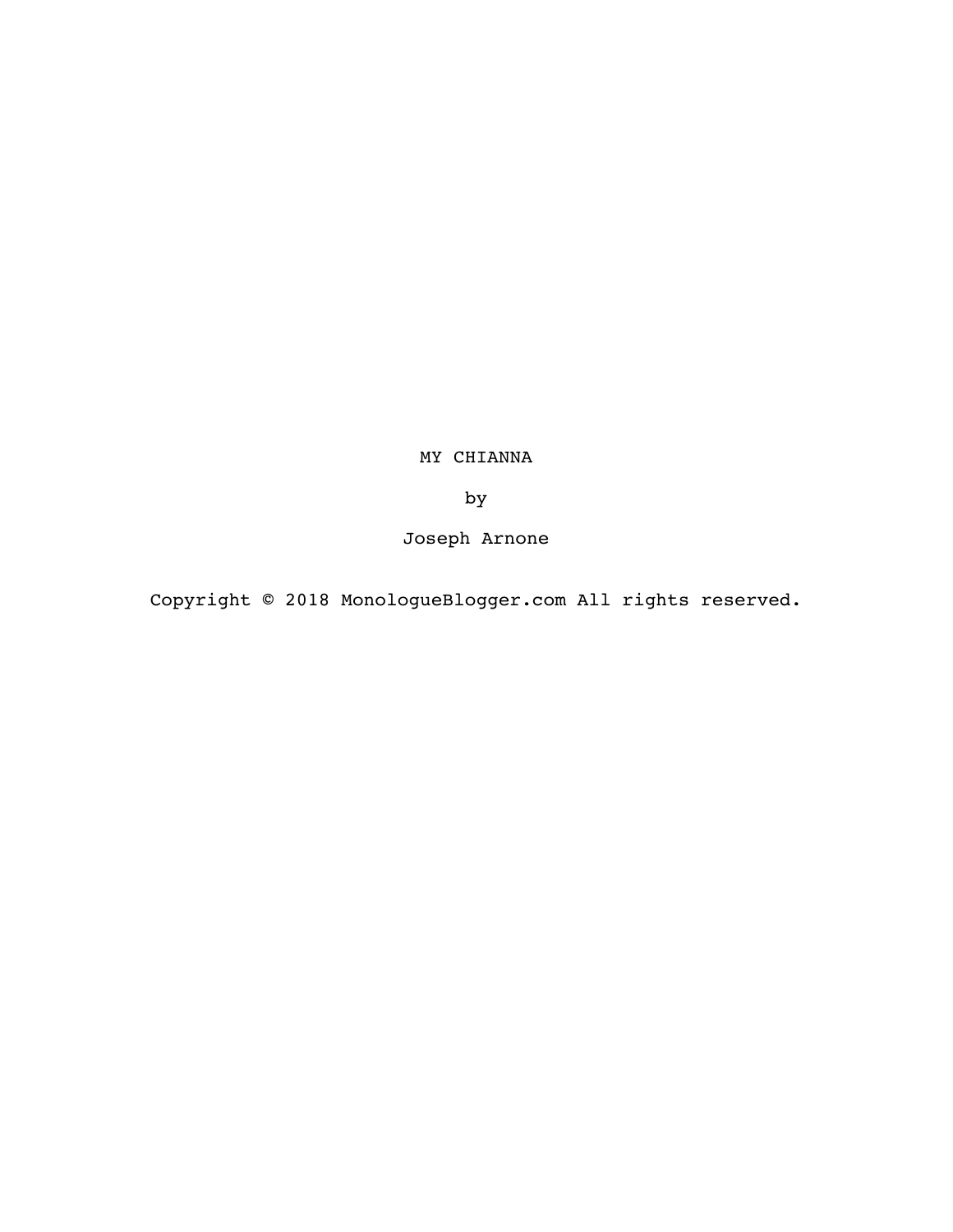INT. SYSCO'S HOME - HAITI - DAY

SYSCO sits on a chair puffing a cigar. FRANCESCO enters.

SYSCO

You got it?

FRANCESCO Yeah, Jesus I got it, I got it.

Sysco laughs hysterically. You enjoying yourself?

**SYSCO** 

Holy shit man, I never thought you'd make it through.

Sysco laughs hysterically.

## FRANCESCO

Is that why you sent me to do this job? Cause it's funny to you, Sysco? Is it so funny, that I got chased by forty Haitian men with jungle warrior knives the size of swords because I stepped on their territory in some foreign fuckin' town that doesn't even exist on a map. I nearly got my head chopped off! I barely made it back alive!

SYSCO

How was Chianna, you send her my love?

## FRANCESCO

She was superb. When I told her what you asked me to tell her she slapped me across my face. So, we were off to a good start. Thanks for that. So, now I'm meeting Ramirez with a bloody nose to make the exchange and he's looking at me like he's about to blow my head off the entire time. I get driven across the country by a non-stop singing criminal who went through every Shakira song with a disturbing obsession before dropping me off in Otra Banda in the Dominican Republic. I won't even tell you what happened next because it makes no logical sense but here I am.

(MORE)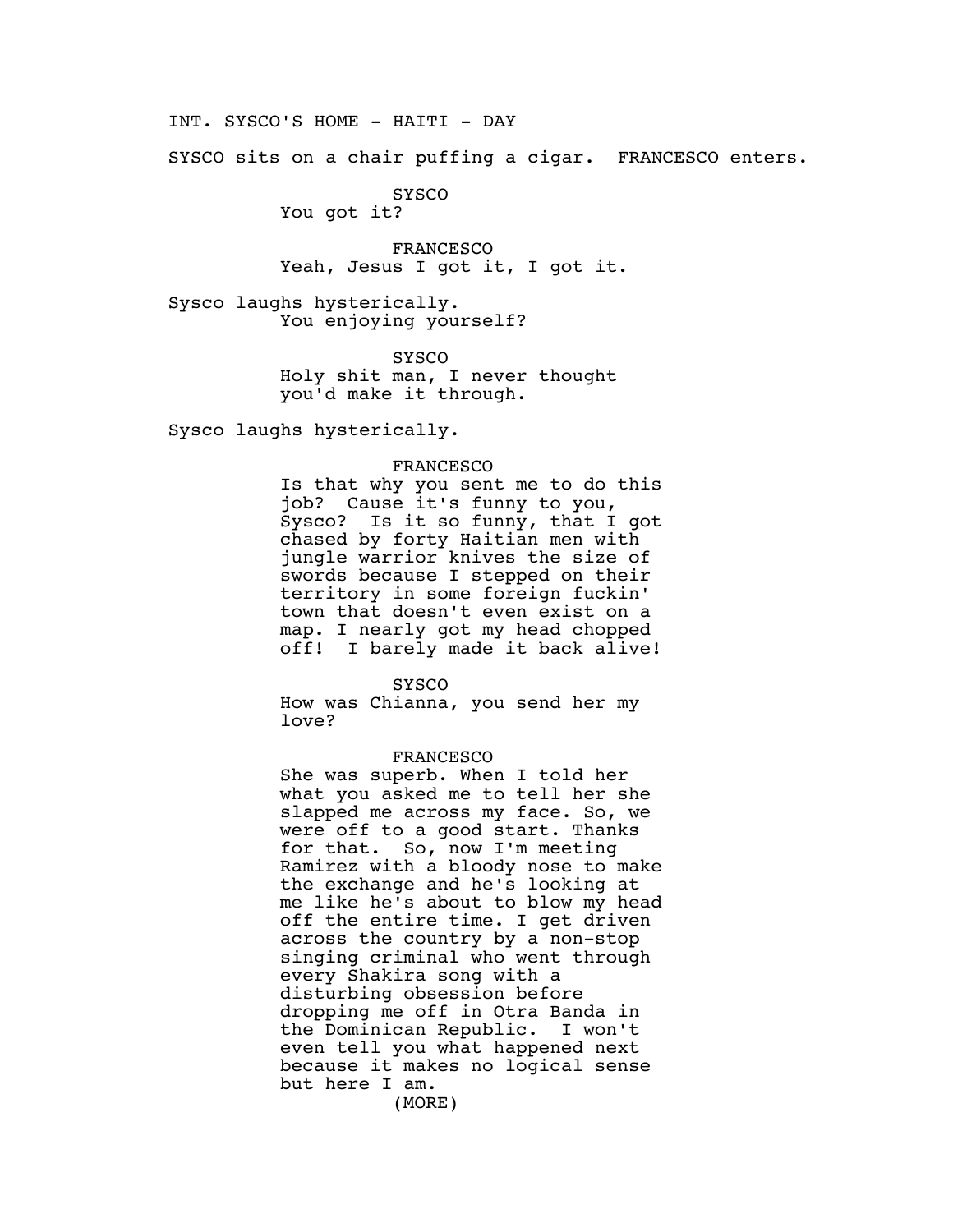FRANCESCO (CONT'D) There's your shit, pay me my money so I can get on with my life and back to the states. Sysco throws an envelope at Francesco. Francesco looks inside and sees the money. Okay, great. SYSCO Sit down. Want a cigar? A drink? You're too wound up. FRANCESCO I'm fine. SYSCO When is your flight? FRANCESCO In four hours and I should be leaving if I'm going to make it. SYSCO No problemo, amigo. I'll have Ramone take you to the airport. FRANCESCO Are we square on this now? SYSCO Square? FRANCESCO Even. Are we even? Is everything good between us? SYSCO It looks that way, no? FRANCESCO Okay, then. See you later. **SYSCO** Francesco...sit down. There's just one minor thing. Francesco sits. Why didn't you tell me about the girl? FRANCESCO What girl?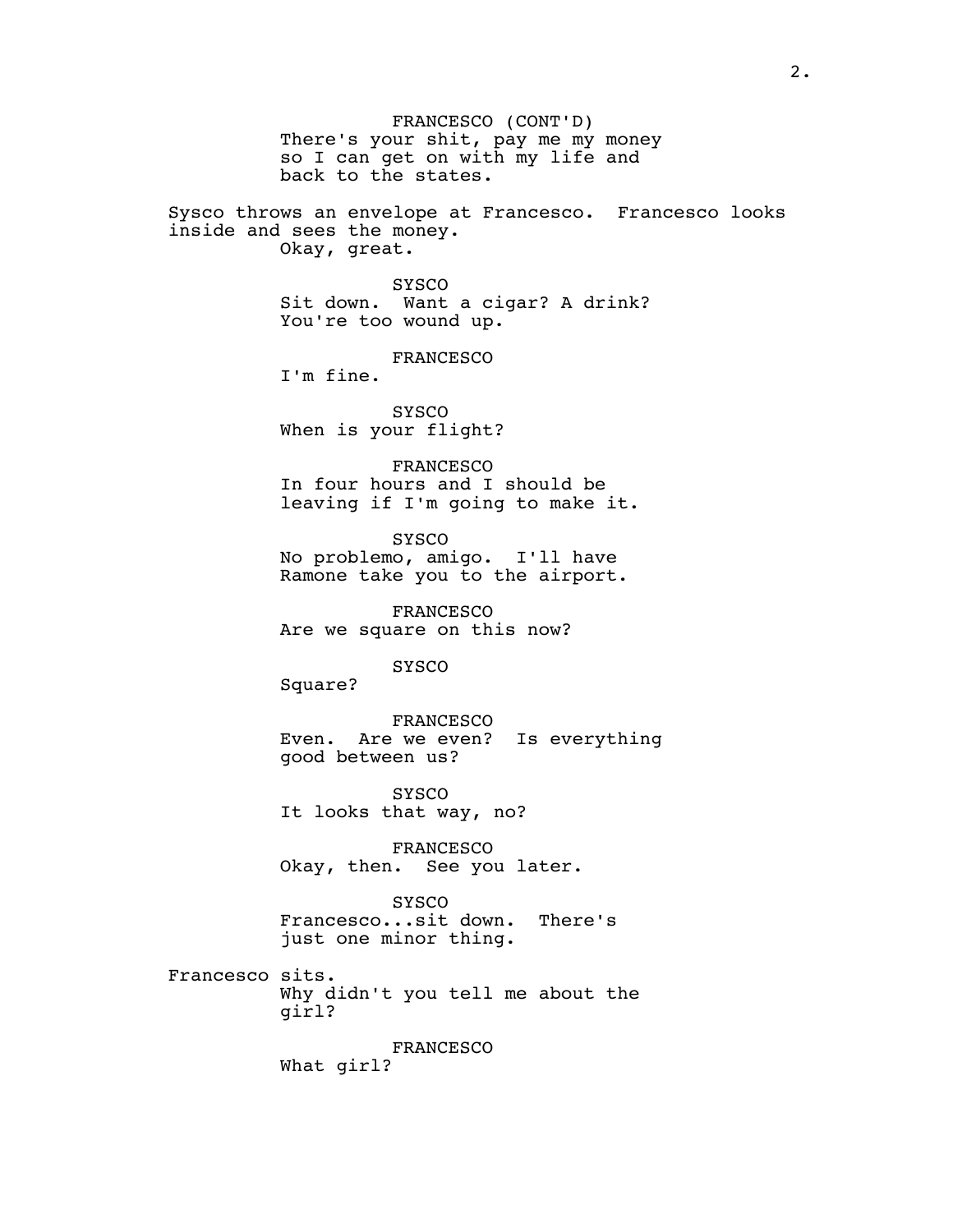SYSCO (SMILES) The girl, the girl...my Chianna. Why didn't you tell me about her?

FRANCESCO I told you she smacked me across the face.

**SYSCO** Yes, that is true but why didn't you tell me you had her. My...Chianna.

FRANCESCO It's not like that, Sysco.

SYSCO No? What's it like? Tell me, amigo.

FRANCESCO We never did anything.

Sysco laughs hysterically.

SYSCO Do you really think I care? It's fine, it's fine. I'm glad you did amigo. Just tell me, was she good?

FRANCESCO But we didn't---

Sysco laughs hysterically.

SYSCO

Look, it's okay. Ramone will take you to the airport. No reason not to tell me but maybe you are the private type. I understand. It's your business, not mine.

FRANCESCO

Yeah but, you and Chianna, that was something that ended a very long time ago, isn't it?

## SYSCO

Actually, she does what I tell her to do. And I told her to fuck you, so that must mean she didn't do her job and now she will pay the consequence.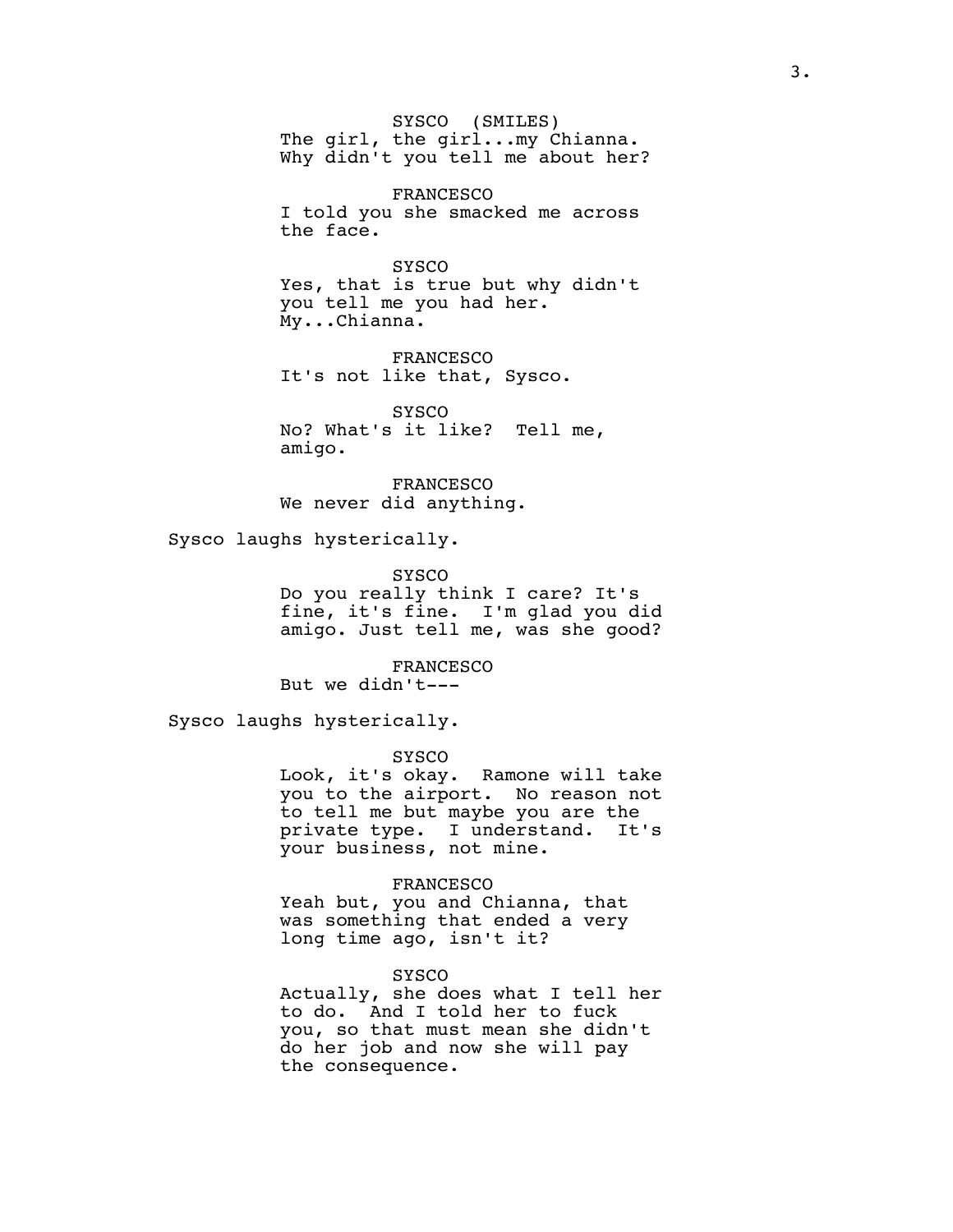FRANCESCO Wait a second. She tried but I didn't because I didn't want to. SYSCO No? FRANCESCO Well, I did. I did want to. SYSCO Yes? FRANCESCO But it didn't happen. SYSCO I see. So nothing happened then? FRANCESCO Nothing. SYSCO So these photos sent to my phone are fake? FRANCESCO I don't remember it one bit. I was drugged. SYSCO Shhhh. It's okay, it's okay. I know you were drugged. FRANCESCO Why did you do that to me? **SYSCO** Because things get boring out here and I constantly have to find ways to entertain myself or I will go crazy. Right now, I am extremely entertained...so entertained I cannot contain myself. I live for these moments. I love it! Pulls out his gun. You see? There is always a thrill to catch a liar right dead smack in the act of the lie and to

Pause.

provide instant satisfaction in the face of a lie. This gun cured many liars. Are you a liar?